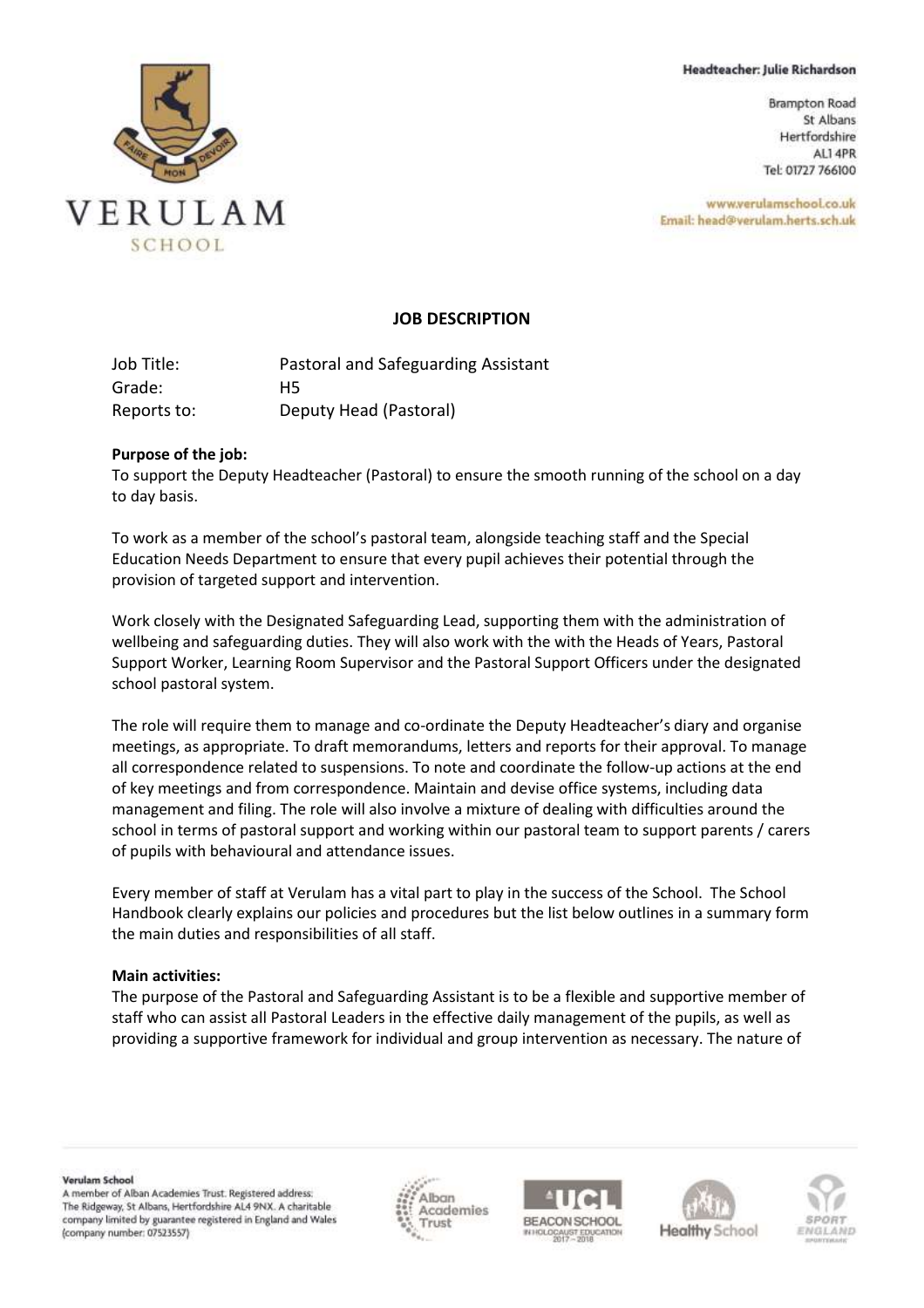the role is such that flexibility and self-motivation are crucial to success, however the main three areas of work are outlined below:

- To be part of the safeguarding team, qualified to Level 2 and be one of the deputy designated senior leads. Attend Child Protection / Child In Need Conferences and core group meetings
- To be part of the first response First Aid team by completing the First Aid at Work qualification.
- Investigating incidents in the school when tasked to do so and providing summary reports and recommendations to Heads of Year / Deputy Head.
- Supervise students in the isolation room.

Other areas of work include:

- Working with groups of pupils or mentoring individual pupils to improve progress and positive attitudes towards school.
- Responsibility for issues that arise, when Heads of Year and Pastoral Leaders are teaching.
- Supporting the pastoral team by undertaking other duties eg cover for student services organising external agencies appointments

# **Administrative tasks**

- Compiling statements and paperwork regarding behaviour incidents
- Reminding students of detentions
- Arranging and being present at post exclusion meetings, when required
- Monitoring reports and data input
- Supporting the induction of new students throughout the year including preparing for the initial meeting with the child and parent/carer
- Filing and retrieval of students' files
- Assist in completion of paperwork for group events/trips relevant to the year

## **General Duties**

- To keep abreast of appropriate new developments and initiatives relevant to the service
- To liaise, advise and consult with other members of staff as and when required
- To attend regular meetings to support students and families
- To help supervise students who are internally excluded, when required
- To attend relevant INSET, induction and professional training
- To be aware of confidential issues linked to home/student/teacher/school work and to keep confidences appropriately
- To attend regular meetings; Pastoral Supports Plans; Individual Education Plans, annual reviews
- Any other reasonable activities as directed by the headteacher

**Person Specification** E – Essential D - Desirable

## **Experience and qualifications:**

- Undertaken qualifications relevant to the post (where appropriate) (D)
- Commitment to updating professional skills (E)
- Evidence of expertise and success in the areas described in the job description (E)
- A good standard of education (E)

#### Verulam School

A member of Alban Academies Trust. Registered address: The Ridgeway, St Albans, Hertfordshire AL4 9NX. A charitable company limited by guarantee registered in England and Wales (company number: 07523557)







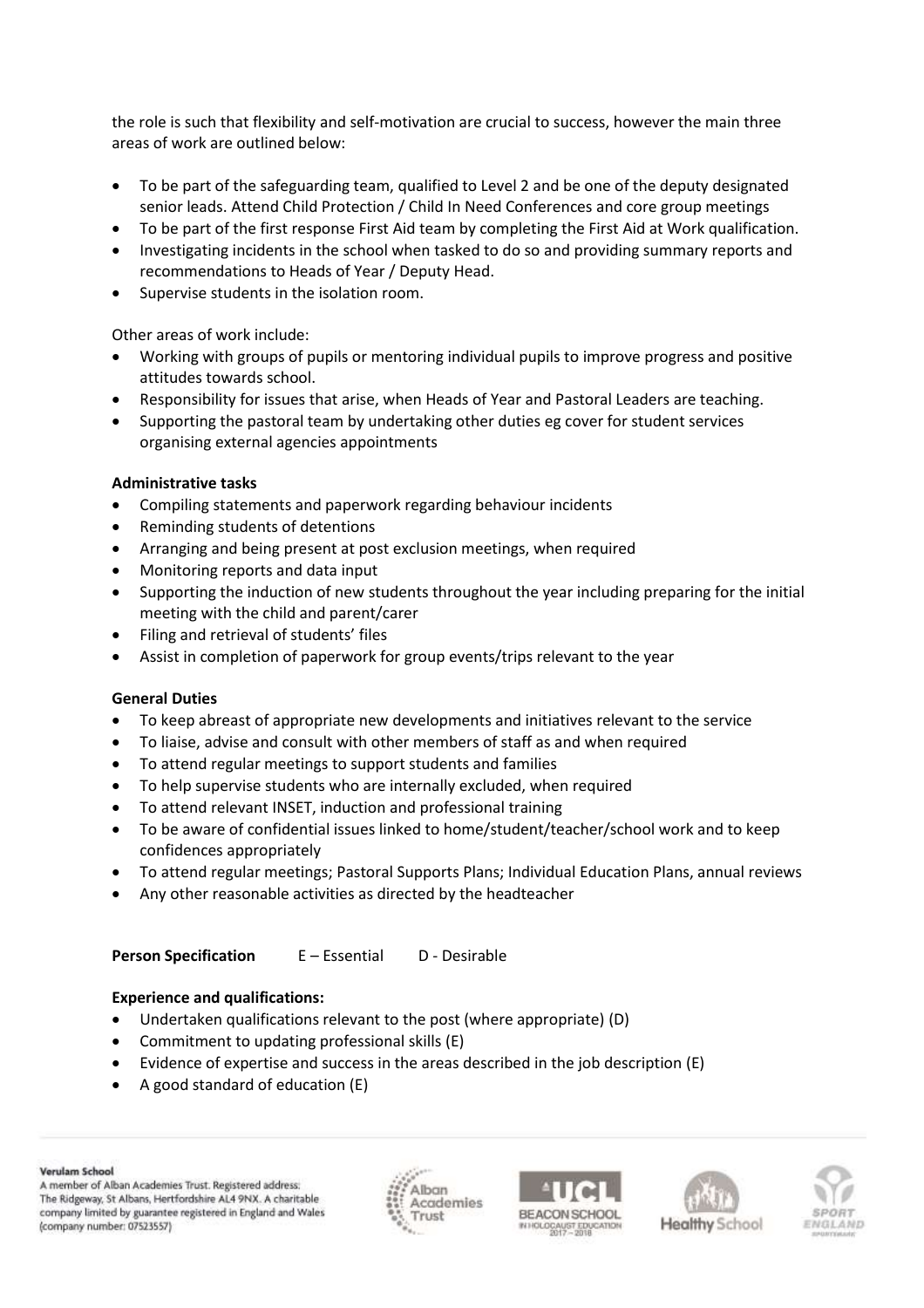- Ability to use ICT (E)
- Evidence of working with young people would be an advantage (D)

# **Professional 'know how'**

• Demonstrates a sound understanding of the knowledge required to carry out the duties described in the job description (E)

## **Personal qualities**

- Hardworking (E)
- Flexibility and a good sense of humour (E)
- Good self-management and organisational skills, including the ability to plan one's time effectively (E)
- Is pro-active (E)
- An ability to relate to young people (E)
- Able to work under pressure (E)
- Able to work as part of a team  $(E)$
- Enjoys working in new and challenging situations (E)
- Committed to maintaining a positive ethos (E)
- A willingness to be fully involved in the life of the school (E)
- A high level of personal integrity and probity (E)

In addition to candidates' ability to perform the duties of the post, the interview will also explore issues relating to safeguarding and promoting the welfare of children including:

- motivation to work with children and young people;
- ability to form and maintain appropriate relationships and personal boundaries with children and young people;
- emotional resilience in working with challenging behaviours; and
- attitudes to use of authority and maintaining discipline
- Experience of working within schools or an educational setting.
- Knowledge and understanding of safeguarding procedures.

## **Review arrangements:**

The details contained in this job description reflect the content of the job at the date it was prepared. It should be remembered, however, that over time the nature of individual jobs will change, existing duties may be gained without changing the general nature of the duties or the level of the responsibility entailed. Consequently, the school will expect to revise the job description from time to time and will consult with the post holder at the appropriate time.

## **Conditions of Employment:**

- The above responsibilities are subject to the general duties and responsibilities contained in the written statement of conditions of employment (the contract)
- The post holder is required to support and encourage the school's ethos and its objectives, policies and procedures as agreed by the governing body
- To uphold the school's policy in respect of child protection and safeguarding matters

Verulam School

A member of Alban Academies Trust. Registered address: The Ridgeway, St Albans, Hertfordshire AL4 9NX. A charitable company limited by guarantee registered in England and Wales (company number: 07523557)